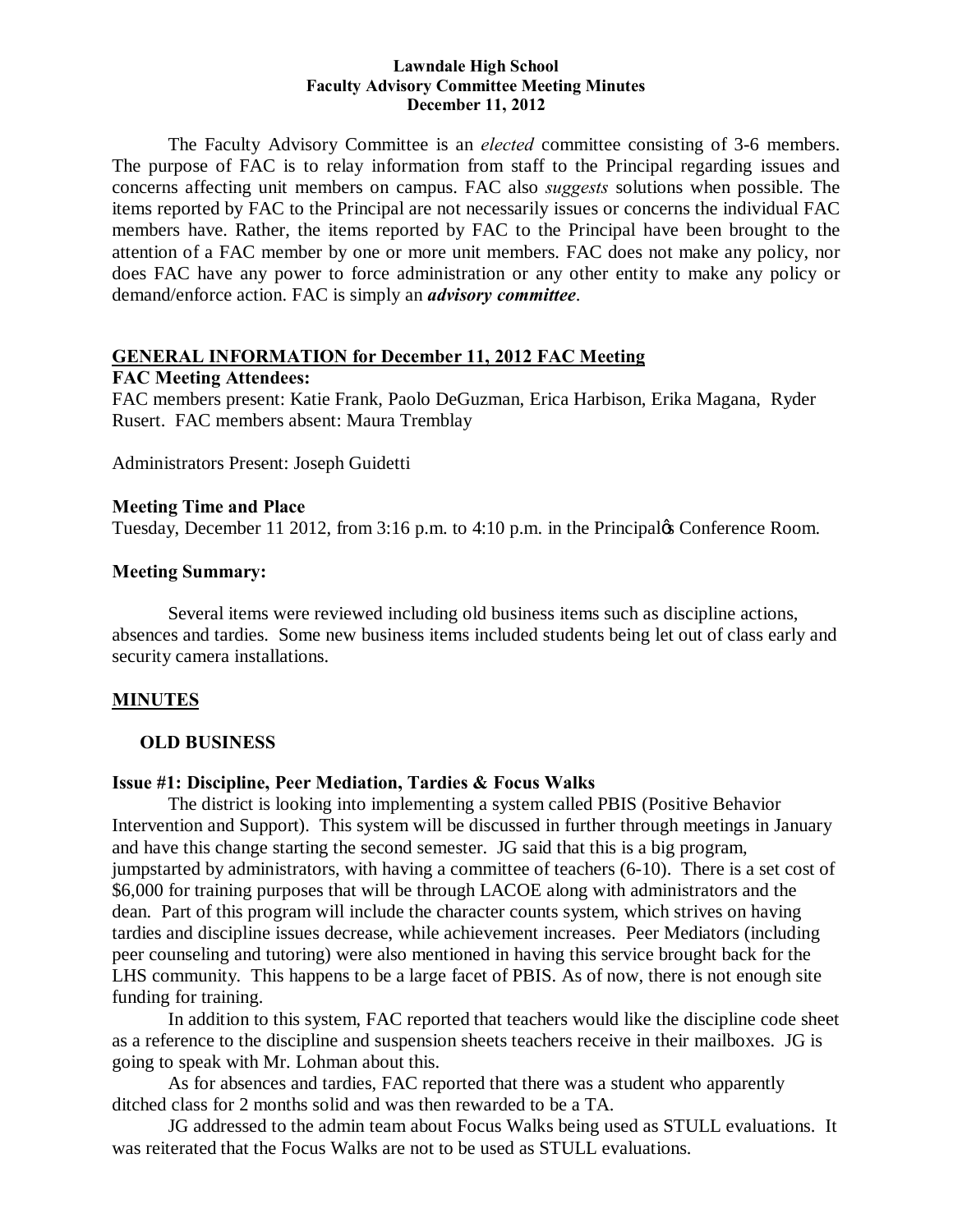## **NEW BUSINESS**

#### **Issue #1: Classroom Cleanliness**

The A bungalows are now being vacuumed; however the L and T buildings are not being cleaned. Mark Knapp (Maintenance & Operations) has been notified of this.

#### **Issue #2: Being Watched?**

There are various security cameras that are being set-up and installed. Admin is not being told where they are being installed. There are, in fact, cameras near the locker rooms.

#### **Issue #3: In the Dark**

FAC reported that the L buildings do not have a sufficient amount of outside light. The only light being projected is from the small porch lights, which all do not work properly. In addition, main campus does not have sufficient lighting near the main office, the gym, CVCA and the A buildings.

#### **Issue #4: Theft**

FAC inquired about the theft incident that occurred in the boy to locker room in early December. Teachers did not receive any follow-up about the incident. JG informed FAC that an investigation has been launched and there are three freshmen suspects. JG explained the suspects got a hold of bolt cutters during  $3<sup>rd</sup>$  period and in one hour, stole personal items. JG is confident who did it, and police are investigating the matter. Apparently, master keys were stolen and therefore the culprits committed their crime.

## **Issue #5: Before the Bell Rings…**

FAC reported that teachers are still seeing students meandering the campus several minutes before  $6<sup>th</sup>$  period bells rings. It is speculated that this is happening when subs are present. It was suggested that subs need to have a set of rules and protocol when they are on the job.

## **Issue #6: Is Everyone in Attendance?**

FAC reported that the attendance reports are not always given to teachers in a timely manner, therefore preventing them from returning according to the deadlines. It was stated that the attendance office will ask for a report half-way through the work day making it somewhat of a struggle to turn it in promptly. It was also stated that the district office is slowing down the process to get in reports in a timely manner. JG is going to find out the issue with this.

## **Issue #7: Faculty Meetings**

FAC reported the on how the last faculty meeting was cancelled on such short notice (about 30 minutes prior to the meeting) seemed to be uncalled for. JG stated that at that time, too many people were absent due to overlapping meetings; therefore he cancelled it at the last minute. The English Department, however, will continue to have separate meeting during this time to prepare for the Common Core standards (they will collaborate in a separate location). It